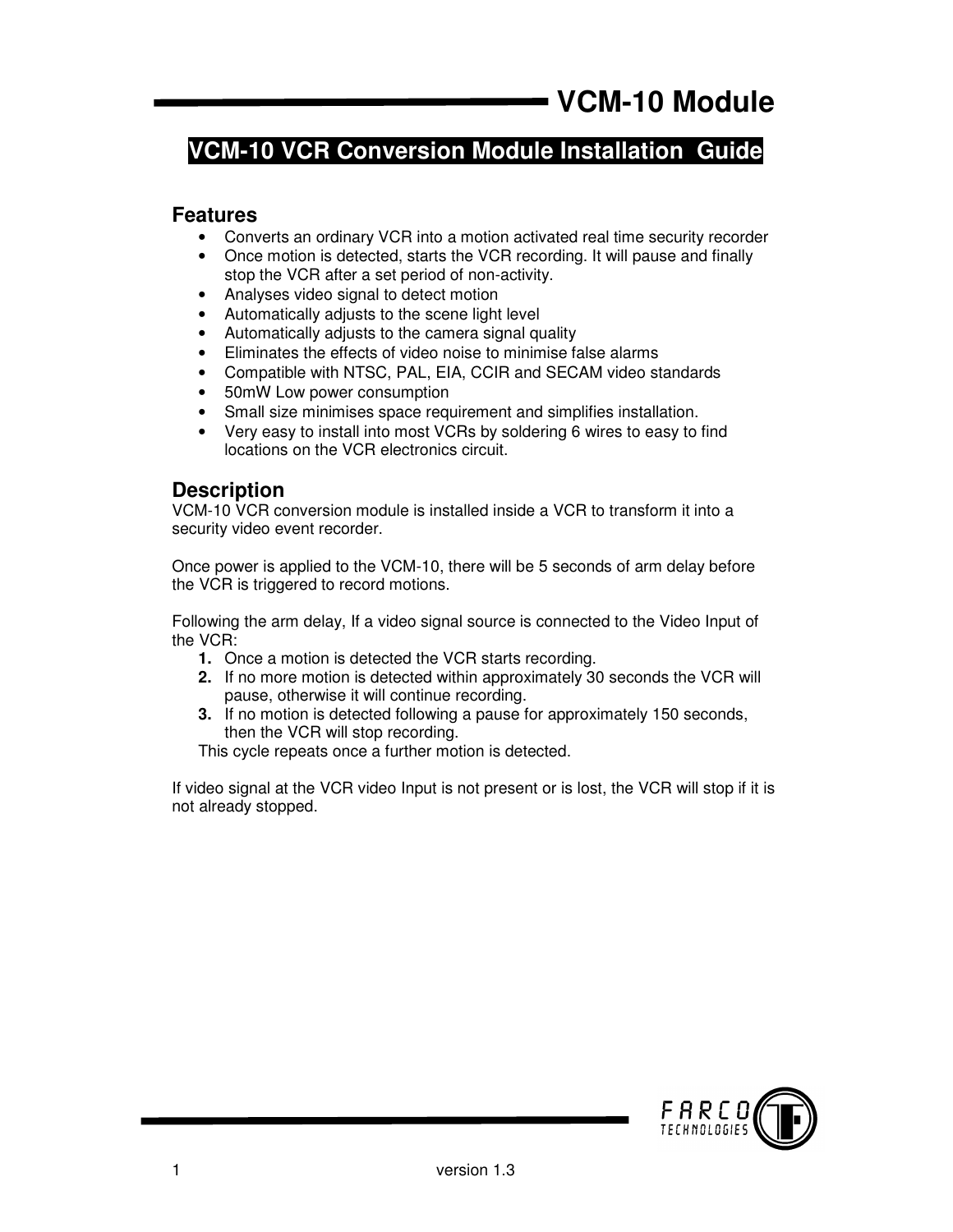# **VCM-10 Module**

## **Electrical Specification**

| <b>Parameter</b> | min  | max  | unit |
|------------------|------|------|------|
| Supply voltage   | 4.75 | 5.25 |      |
| Current          |      | 10   | mA   |
| Video Input      | 0.5  | Ω    |      |
| Operating Temp.  |      |      |      |

### **Wire Description**

| <b>Wire</b>  | Symbol     | <b>Function</b>                                                                                                                                                 |
|--------------|------------|-----------------------------------------------------------------------------------------------------------------------------------------------------------------|
| <b>Black</b> | <b>GND</b> | Ground                                                                                                                                                          |
| Red          | VCC        | $5VDC \pm 250mv$                                                                                                                                                |
| Orange       | Record     | Record control signal                                                                                                                                           |
| White        | Pause      | Pause control signal                                                                                                                                            |
| Blue         | Stop       | Stop control signal                                                                                                                                             |
| Yellow       | Video In   | Video input NTSC, PAL, EIA, CCIR and SECAM video<br>standards. All coupling circuitry included. Just connect<br>a composite video signal directly to this wire. |

### **Installation:**

#### **WARNING: VCM-10 must not be used for unlawful purposes**

Installation has to be performed by a qualified electronic technician to avoid safety risks and electric shock.

It is likely that the standard warranty on the VCR that you intend to modify will be void once you add anything to its circuitry. Check this with the manufacturer or distributor of the brand of the VCR in your market.

Also ensure that the manufacturer and the distributor of the brand of the VCR that you intend to modify will have no objection to this modification.

Installation involves soldering the 6 wires of the VCM-10 VCR conversion module to easily identifiable locations on the VCR circuit board:

- 1. Unplug the VCR from mains the power.
- 2. Remove the VCR cover.
- 3. Find a point on the VCR PCB with 5VDC voltage. You are likely to find this close to the power supply section of the VCR circuitry. Measure points on the PCB with a voltmeter until you find a 5VDC supply. Now solder the Red wire to the 5VDC